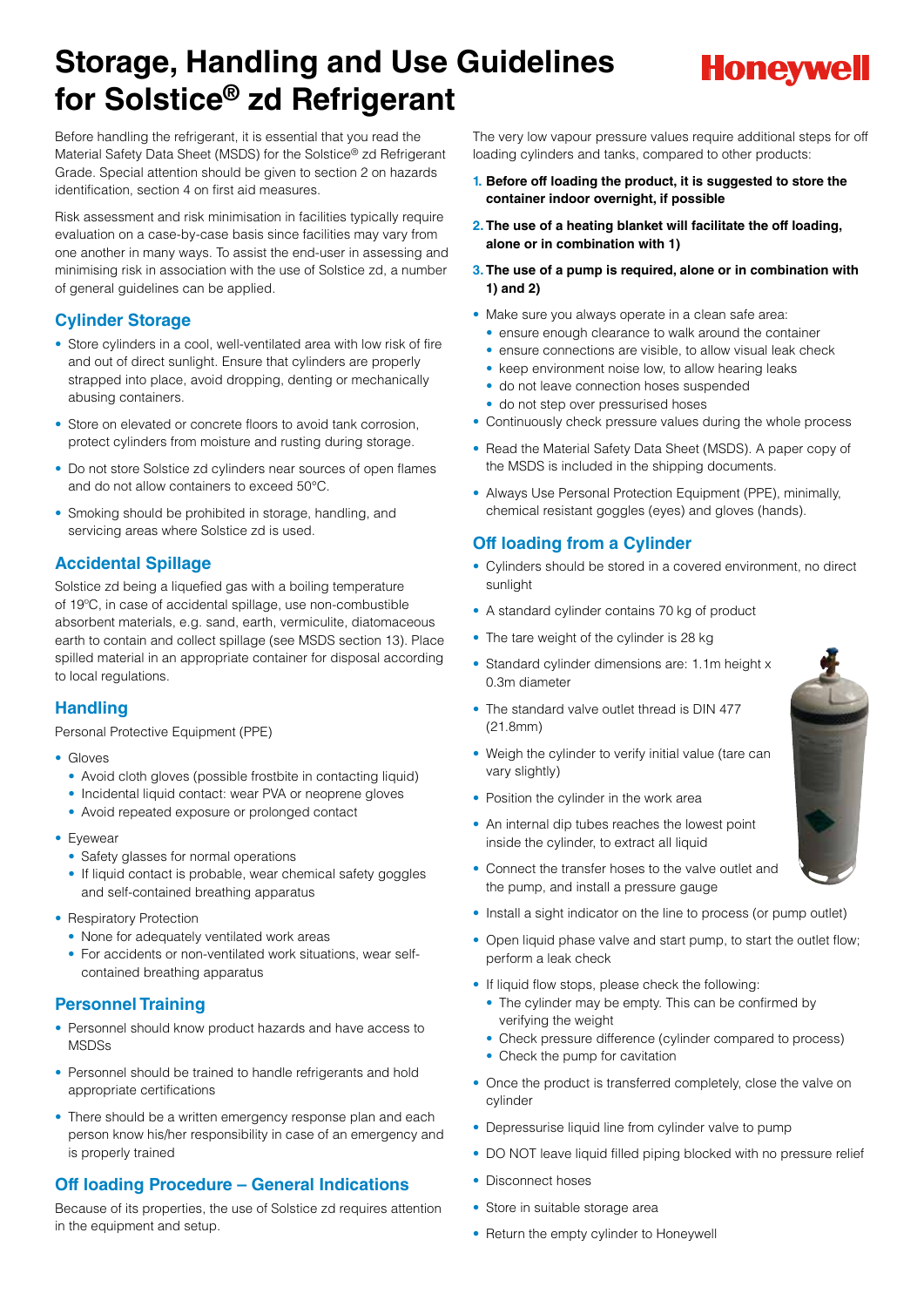# **Off loading from a Vertical Drum (VD)**

- VDs should be stored in a covered environment, no direct sunlight
- A standard VD contains 1000 kg of product
- The tare weight of the VD is approximately 600 kg
- Standard VD dimensions are: 1.8m height x 0.8m diameter
- The standard valve outlet thread is 1¼ BSW
- Weigh the VD on a scale to verify initial value (tare can vary slightly)
- Position the VD in the work area
- The valves are identified, the liquid phase valve has an internal dip tube that reaches the lowest point inside, to extract all liquid
- Connect the transfer hose to the liquid valve outlet and the pump, and install a pressure gauge. Depending on the application, a vapour return line can be



- connected to the vapour side valve (loop setup)
- Install a sight indicator on liquid line to process (or pump outlet)
- Open liquid phase valve and pump to start the outlet flow to process (perform a leak check)
- If liquid flow stops, please check the following:
- The VD may be empty. This can be confirmed by verifying the weight
- Check pressure difference (VD compared to process)
- Check pump for cavitation
- Once the product is transferred completely, close the valves on the VD
- Depressurise liquid line from VD to pump
- DO NOT leave liquid filled piping blocked with no pressure relief
- Disconnect hoses
- Store in suitable storage area
- Return the empty VD to Honeywell

#### **Off loading from a Roll Drum (RD)**

- Roll drum storage: Covered environment, no direct sunlight
- A standard Roll Drum contains 907 kg of product
- The tare weight of the Roll Drum is 472 kg
- Standard Roll Drum dimensions are: 2.4m length x 0.8m diameter
- The standard valve outlet thread is 11/4 BSW
- Weigh the roll drum to verify initial value
- Position the roll drum in the work area, levelled horizontally, or slightly tilted (lift the end opposite to the valves, about 10 cm)
- Align valves along a vertical line. The valve in the lower position will be the liquid phase

• With the roll drum in this position, the dip tubes will reach the lowest and highest points, respectively for liquid and vapour



- Connect the transfer hoses to the valves outlet, and install a pressure gauge on each side:
- Connect the bottom valve (Liquid) to pump suction or process pipe
- Depending on the use, a vapour return line can be connected to the vapour side valve (loop setup)
- Open liquid phase valve to start the outlet flow to process (perform a leak check)
- Install a sight indicator on liquid line to process (or pump outlet)
- If liquid flow stops, please check the following:
	- The Roll Drum may be empty. This can be confirmed by verifying the weight on a scale
	- Check pressure difference (roll drum compared to process)
	- If using a pump, check for cavitation
- Once the product is transferred completely, close the valves on roll drum
- Depressurise liquid line from roll drum valve to process
- DO NOT leave liquid filled piping blocked with no pressure relief
- Disconnect hoses
- Store in suitable storage area
- Return the empty Roll Drum to Honeywell

#### **Possible causes of inability to completely empty the container**

- Insufficient pressure in the roll drum will cause the liquid flow to stop
- Excessive pressure in the roll drum leads to expansion across outlet valve
- High pressure in the receiving vessel the refrigerant is being transferred to
- Low ambient temperatures will increase the liquid density, and make the liquid transfer more difficult
- High ambient temperatures will generate possible expansion through the outlet valve
- Pump cavitations, generated by expansion (high temperature) or density increase (low temperature)
- Attempting to achieve excessive flow rate: dip tubes in roll drums are small diameter, as well as the orifice in the valve. Excessive flow rate leads to expansion across the valve.

#### **Leak Detection**

- Periodic leak checks are required during storage
- Constant monitoring for leaks is required during off loading operations
- Continuous Refrigerant leak detection equipment
- Continuous monitoring systems provide alerts to respond in a timely fashion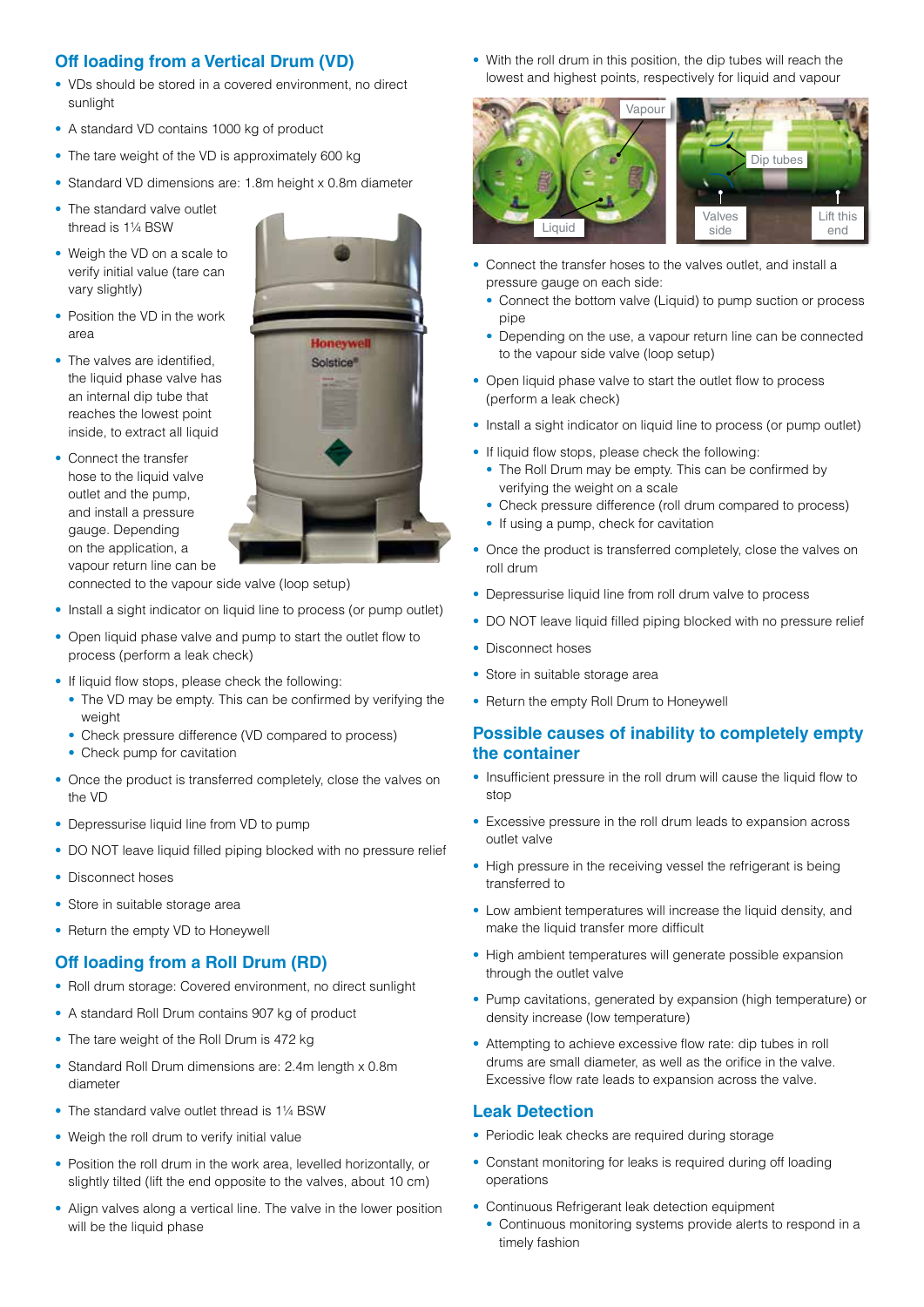- Detection levels of 1.5 vol% (15,000 ppm) are acceptable.
- Most continuous monitoring equipment detect very low levels
- Leak detector performance may vary. Consult the manufacturer
- Handheld or Portable Leak detectors
	- Valuable for maintenance operations and assembly line workers
	- Detect at extremely low levels (<4 g/year leak sizes)
- Add to scheduled routine maintenance operations
	- Check storage containers for leaks
	- Check piping for leaks
- In the event of a leak exceeding 1.5 vol%:
- Remove personnel and ventilate the area

# **Solstice® zd properties**

| Molar Mass                       | 130.5kg/Kmol             |  |  |  |  |
|----------------------------------|--------------------------|--|--|--|--|
| Triple point temperature         | $-78^{\circ}$ C          |  |  |  |  |
| Normal Boiling point             | 18.32°C                  |  |  |  |  |
| <b>Critical point</b>            |                          |  |  |  |  |
| $165.6^{\circ}$ C<br>Temperature |                          |  |  |  |  |
| Pressure                         | 3572.6kPa                |  |  |  |  |
| Density                          | 478.92 kg/m <sup>3</sup> |  |  |  |  |

| T [°C] | Vapour p [Mpa] | <b>Liquid Density</b><br>[ $kg/m3$ ] |  |
|--------|----------------|--------------------------------------|--|
| $-10$  | 0.03           | 1339.6                               |  |
| 0      | 0.047          | 1326.7                               |  |
| 10     | 0.072          |                                      |  |
| 20     | 0.106          | 1298.1                               |  |
| 30     | 0.152          | 1282.2                               |  |
| 40     | 0.212          | 1265.1                               |  |
| 50     | 0.29           | 1246.7                               |  |
| 60     | 0.387          | 1226.7                               |  |
| 70     | 0.508          | 1204.9                               |  |
| 80     | 0.656          | 1181.2                               |  |
| 90     | 0.835          | 1155.1                               |  |
| 100    | 1.048          | 1126.3                               |  |

# **Solstice zd compared to similar products**

**p-T curves** (relative p values)



|             | <b>Molar</b><br><b>Mass</b> | <b>Critical T</b><br>$\Gamma$ <sup>o</sup> Cl | <b>Normal</b><br><b>Boiling</b><br>Point [°C] | <b>GWP</b> | <b>ODP</b> |
|-------------|-----------------------------|-----------------------------------------------|-----------------------------------------------|------------|------------|
| $R - 11$    | 137                         | 197.6                                         | 23.71                                         | 4750       | 1.000      |
| R-123       | 153                         | 183.7                                         | 27.82                                         | 77         | 0.020      |
| R-245fa     | 134                         | 154.01                                        | 15.14                                         | 1030       | 0.000      |
| Solstice zd | 131                         | 165.5                                         | 19.00                                         |            | 0.000      |